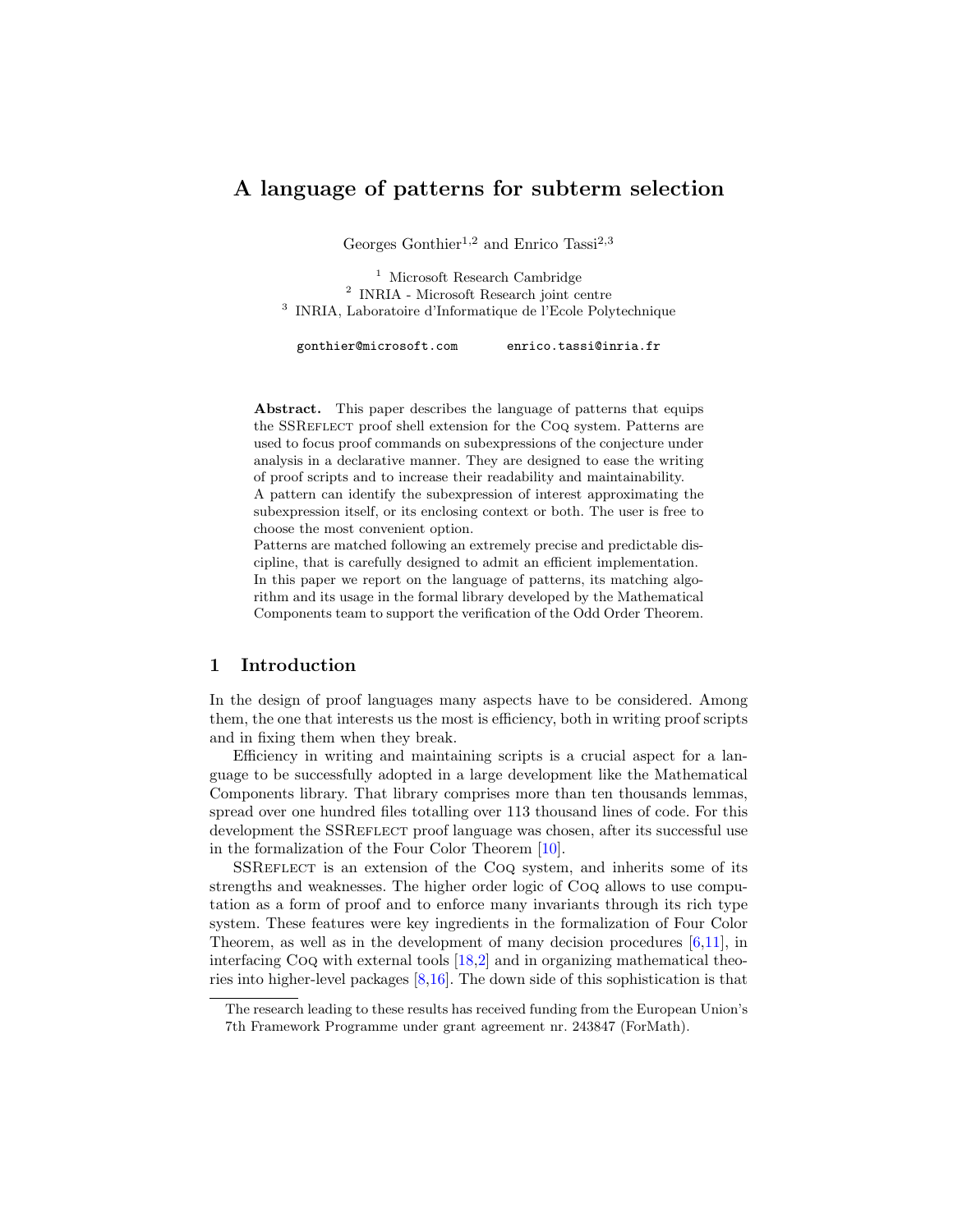all basic operations, such as term comparison or term matching, have to take computation into account, thus becoming harder to predict due to the additional complexity.

 $SSREFLECT$  achieves *efficiency in writing* proof scripts giving the user a very precise and predictable language to assemble together carefully stated lemmas. The language is designed to be compact and compositional, with very few basic building blocks. Among them rewriting plays a special role and is indeed the most often used proof command. We describe how we improved its expressiveness while retaining, and in some circumstances even improving, its predictability.

To achieve efficiency in maintaining scripts the language constructs are equipped with a precise semantics that forces failures to happen early and locally. This is supplemented by support for script readability. SSREFLECT encourages to mix declarative steps, which assert intermediate results, and procedural statements that prove them. Declared statements are check points from which the user is likely to start replaying a broken proof, and the closer the failure is to one of these check points the easier is the fix. In this paper we describe how the rewrite command was made more declarative and less ambiguous.

Rewriting in particular, but also any other command that deals with subexpressions of the current conjecture, can in fact be rather ambiguous. Similar subexpressions are quite common in large conjectures and rewrite rules usually admit several different instantiations, each of which may occur multiple times. The two sources of ambiguity are thus: 1) the instantiation of the rewriting rule arguments to obtain a completely specified expression; 2) the selection of the occurrences of this expression to be affected. The standard approach to cope with the first source of ambiguity is to manually instantiate the rewriting rule. This approach requires the user to remember the nature and the order or names of the arguments of any rule, and thus hardly scales to a library with thousands of rewriting rules. Occurrences are usually selected by numbers. As we will show, this turns out to be rather inconvenient for script maintenance.

In this paper we describe the different approach adopted in the SSREFLECT proof language. The user is given a language of patterns to express in a concise and precise way which subterms of the current conjecture are affected by proof commands like rewrite.

The SSReflect Coq extension version 1.3pl2 for Coq 8.3 is available for download at the Mathematical Components web site[\[1\]](#page-15-7). The reader is not required to be acquainted with the specific logic of Coq or the proof language of SSREFLECT, but may find the reference manuals of the two tools  $[13,9]$  $[13,9]$  helpful.

In Section [2](#page-1-0) we describe the language of patterns and give some examples on their intended use. Section [3](#page-10-0) details the term matching algorithm. Section [4](#page-13-0) compares our approach with the ones adopted in CoQ, MATITA and ISABELLE/ISAR.

## <span id="page-1-0"></span>2 A Language of Patterns

Most lines in a SSREFLECT proof script are procedural: they modify the current conjecture without explicitly stating the expected result. The rewrite command, whose argument is a list of rules, is a perfect example of this: instead of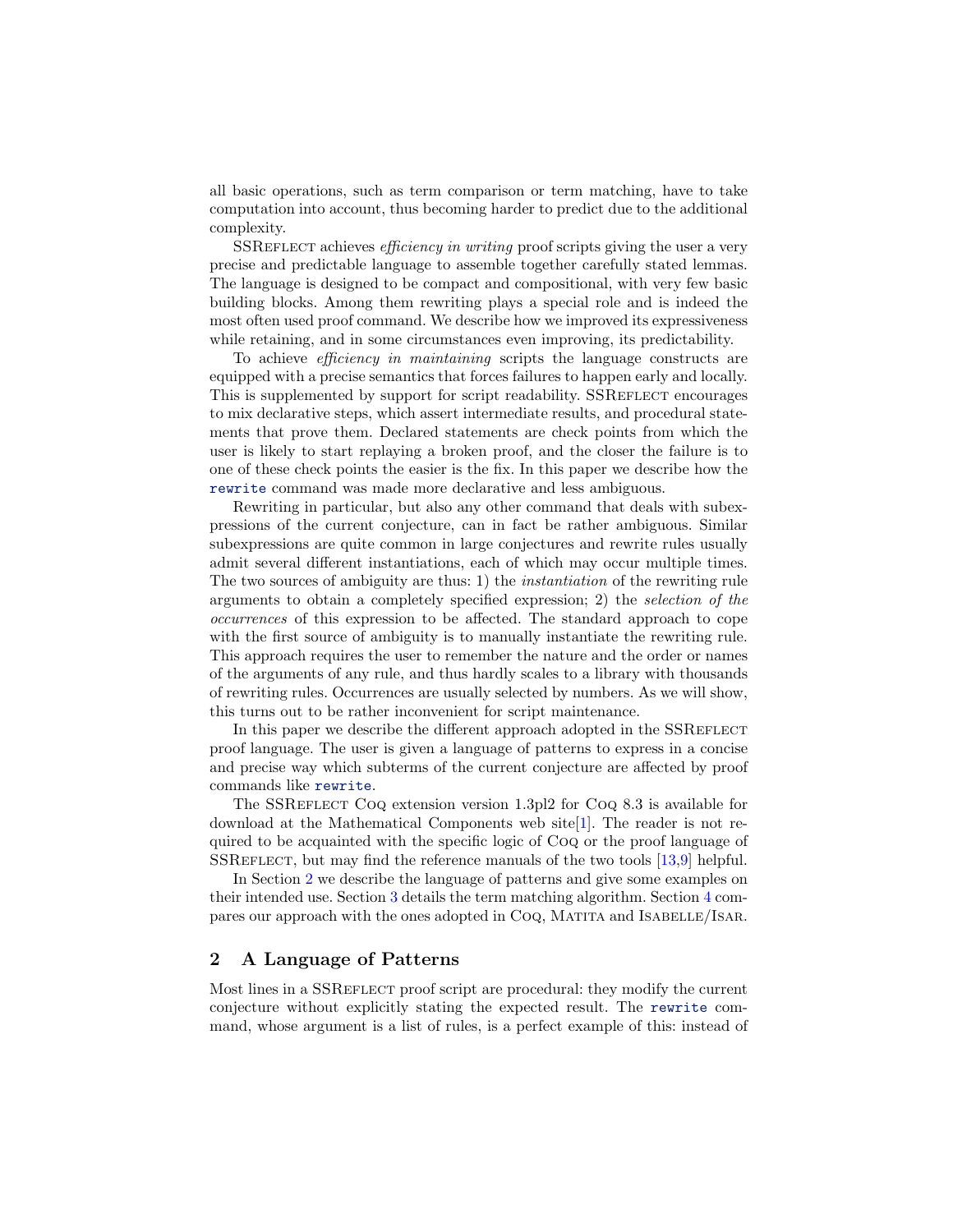displaying a list of conjectures and expecting the system (and reader) to guess how to change one line into the next, the user quotes explicitly the *rules names* that justify the changes, and lets Coq do them sequentially. As Coq can usually reliably figure out how to apply each rule, this avoids a repetition of the parts of the conjecture that are not concerned by each change, and this is good for both writing and maintaining.

For example, consider these inequalities taken from Theorem 14.7 [\[4\]](#page-15-10), that is the main result of the Local Analysis part of the Odd Order Theorem:

$$
g \le \left(1 + \frac{n}{z} - \sum_{M_i \in MX} (k_{M_i})^{-1} + \sum_{M_i \in MX} ((k_{M_i})^{-1} - (2z)^{-1})\right) \cdot g
$$
  

$$
g \le \left(1 + \frac{n}{z} - \sum_{M_i \in MX} (k_{M_i})^{-1} + \sum_{M_i \in MX} (k_{M_i})^{-1} + (-(2z)^{-1} \cdot |MX|)\right) \cdot g
$$

Rather than spelling out the second term above, we explicitly describe how to turn the fist inequality into the second one: the rightmost summation is split into two simpler ones using big\_split; then the resulting summation of constant terms  $\sum_{M_i \in MX}(-(2z)^{-1})$  is solved with sum r\_const. This manipulation is expressed by the following command:

#### rewrite big\_split sumr\_const.

This is clearer and much more concise than the complex term it yields; indeed, in the actual proof we add more rules to carry out further simplifications.

However, sometimes guidance is needed, and we claim that it is best provided declaratively, using a little pattern language. Patterns are declarative in the sense that the user writes (an approximation of) the subterm that should be affected by a proof command. We will however assign a precise procedural interpretation to the pattern language in order to preserve the predictability of proof commands. It is also worth mentioning that the subterm a proof command may be focused on is often much smaller than the whole conjecture, and can usually be approximated by an even smaller pattern. So compactness is also retained.

We now give an informal presentation of patterns by some examples. We show how ambiguities in the execution of the rewrite proof command can be avoided thanks to a pattern and why the solution we propose is superior to existing ones.

#### <span id="page-2-0"></span>Example 1 (Simple pattern).

This example lies in the context of the algebraic hierarchy [\[8\]](#page-15-5) of the SSRe-FLECT library, where the infix notation for subtraction is a short hand for the addition of the opposite.

Infix "a - b" =  $(a + -b)$ . Lemma addrC  $x y : x + y = y + x$ . Lemma addNKr  $x y : x + (-x + y) = y$ . Lemma example :  $a + (b * c - a) + a = b * c + a$ .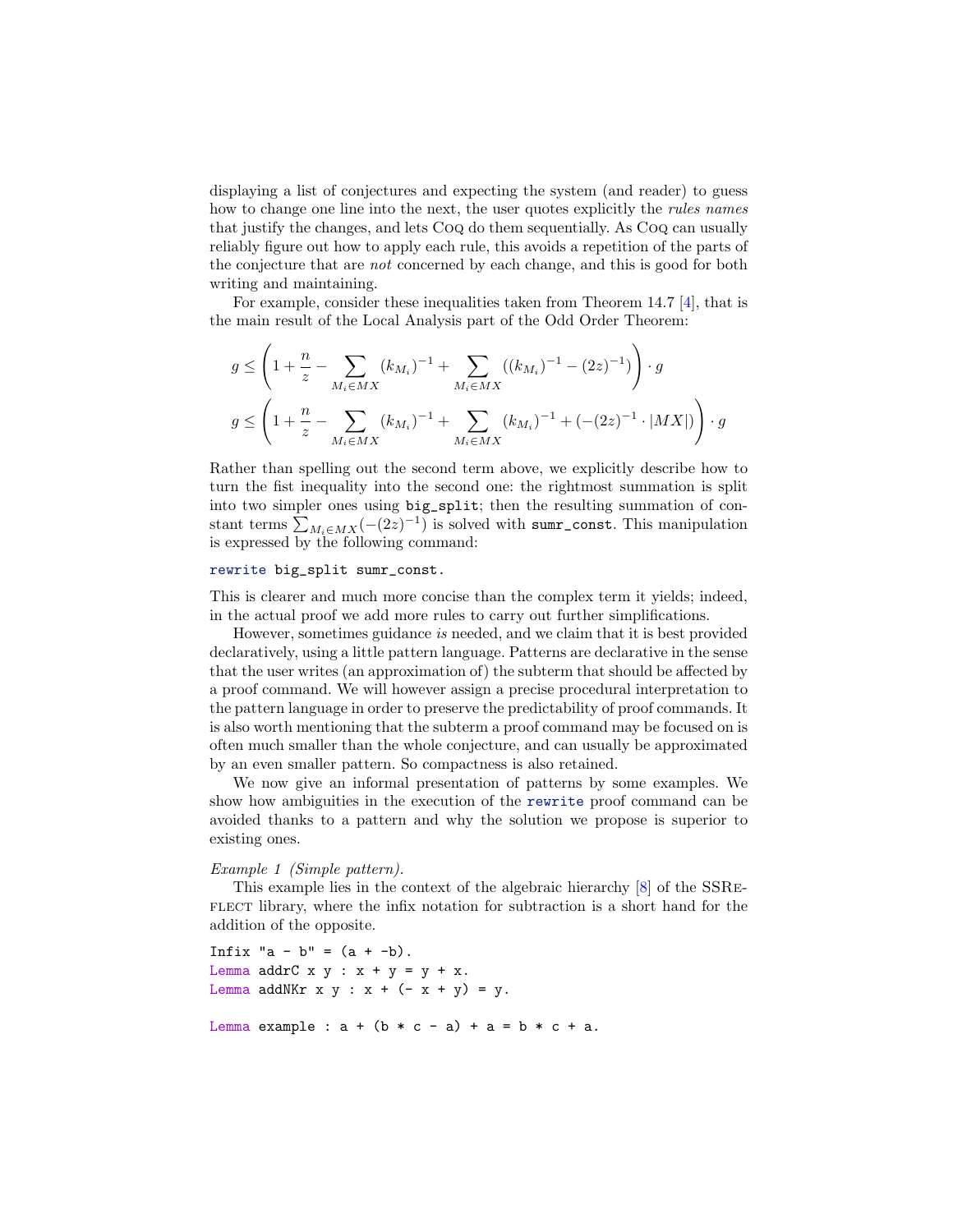The idea in the proof that will follow is to cancel the leftmost a with its opposite -a, thanks to addNKr. To rewrite with that lemma a preliminary step to move  $-a$  closer to a is needed: commutativity of addition must be used on the correct subexpression. Unluckily there are many occurrences of the addition operation. If no extra information is provided, the left hand side of the rule is the very ambiguous pattern  $($  +  $)$ , where  $\angle$  denotes a wild card. Its first instance encountered in pre-visit order is  $(a + (b * c - a) + a)$  that is not not the desired one, so additional information to disambiguate the rule is really needed.

To cope with this first form of ambiguity, instantiation, we have to specify the values of the quantified variables x and y to addrC. The standard approach adopted in many procedural proof languages, like the Coq's standard one, is to instantiate these variables manually, as in one of the following commands:

rewrite  $(addrC (b * c) (-a))$  rewrite  $(addrC (x := b * c))$ 

Both the previous commands turn the conjecture in the following one. From now on we will use a wave to underline the effect of a proof command.

$$
a + \underbrace{(-a + b * c)}_{\sim\sim\sim\sim\sim\sim\sim\sim} + a = b * c + a
$$

In the first case x and y are passed as arguments to the lemma by position. The left hand side of the rule becomes  $(b * c - a)$ . This expression has just one instance in the conjecture, thus the second kind of ambiguity, occurrence selection, does not occur. The second command passes the argument for x by name and leaves y undefined. The left hand side of the rule is thus a pattern  $(b * c + )$  where  $\overline{\phantom{a}}$  is a wild card. The system looks for an instance of that pattern in a prefix traversal of the conjecture, again finding the correct instance.

As anticipated in the introduction the main problem of this approach is that the user has to remember the order in which the variables of a rewrite rule are abstracted, or their names. What looks easy for the simple common lemma addrC quickly becomes an issue in the context of a large formalization like the one for the Odd Order Theorem, comprising over ten thousands lemmas.

The approach we propose is not only solving this usability issue but is also more compact, as shown in the following snippet.

### rewrite [\_ - a]addrC

The square brackets prefixing the rewrite rule addrC delimit the pattern  $(- - a)$ . The pattern has a single, non ambiguous instance in the conjecture, namely ( $\mathbf{b} \cdot \mathbf{c}$  - a). Prefixing the rewriting rule name with a pattern the user substitutes the inferred pattern with a more specific one, better approximating the instance on which she wants to focus the proof command.  $\Box$ 

A good interface design is most crucial to the usability of a theory library, and achieving one often requires several rounds of incremental refinement. When a potential improvement is identified, the statement of many lemmas is changed accordingly and their proofs are likely to break and thus require time consuming maintenance work. The general approach of the SSREFLECT language to lowering the cost of these refactoring activities is to detect failures as early as possible.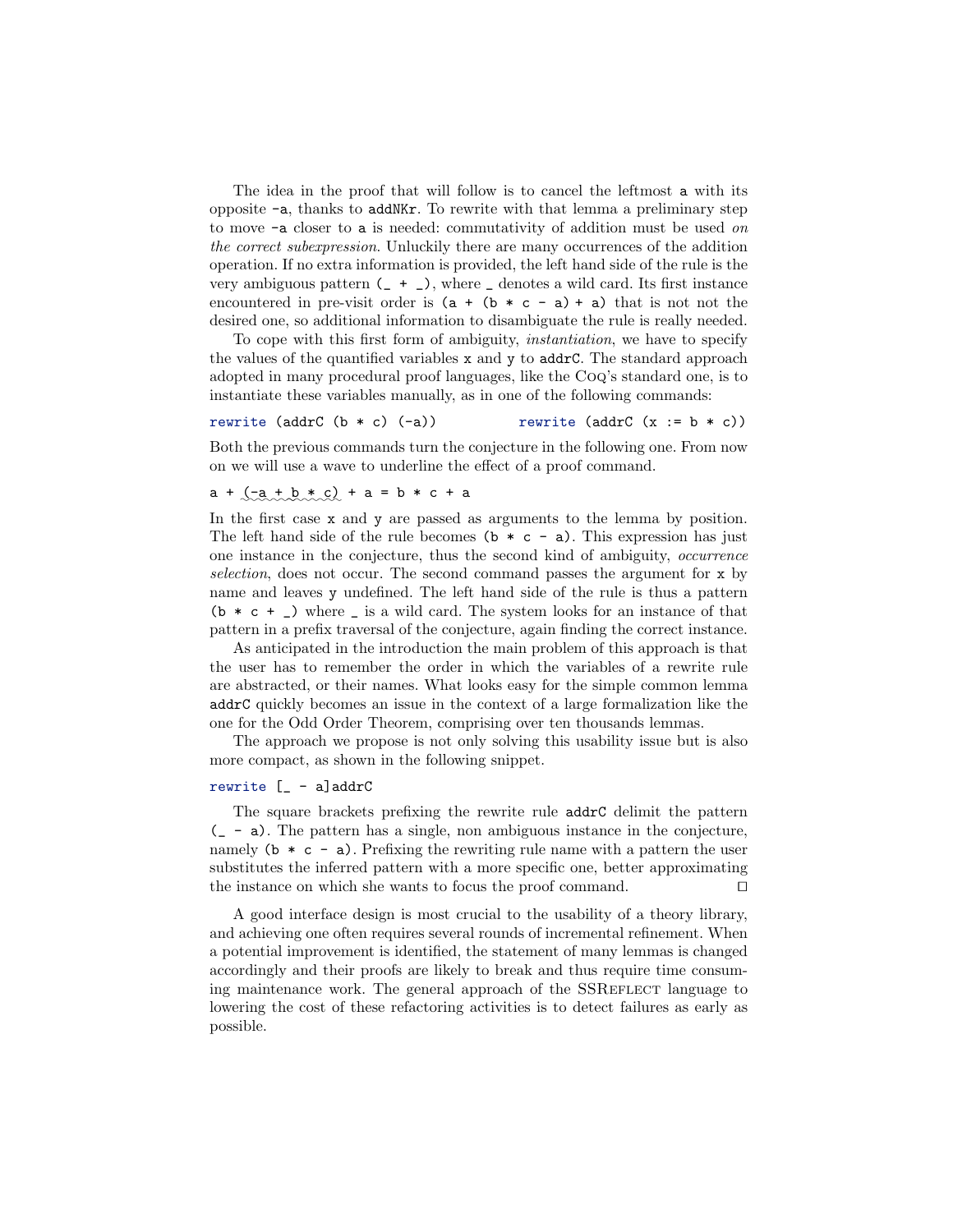Example 2 (Proof script breakage). The lemma of the previous statement could be replaced (on purpose or by accident) by the following one:

 $a + (b * c + a) + a = b * c + a.$ 

The user provided pattern  $\begin{bmatrix} - & a \end{bmatrix}$  seen before has no instance in this conjecture thus failure is immediately detected. On the contrary the command where x is instantiated by name with  $(b * c)$  would continue to produce an output, even if a different one. In that case the pattern  $(b * c + \_)$  does have an instance occurring twice in the conjecture, namely  $(b * c + a)$ . Instead of signalling an error, the system changes the conjecture into the following one.

 $a + (a + b * c) + a = a + b * c.$ 

Failure will then happen at a later stage, with a conjecture that is very different from the one the author of the original proof script was seeing. Moreover the original intention of the user to move  $(-a)$  to the left can be recognized in the pattern  $[- - a]$  but not in the instantiation (addrC (x := b \* c)).

As mentioned in the introduction the logic of Coq identifies terms up to conversion, i.e., unfolding of definitions and recursive functions computation. To develop a large library in a convenient way, the user often defines new concepts in terms of preexisting ones. In most cases part of the theory already developed naturally transports to the new concepts. As we see in the following example this may introduce an additional degree of ambiguity the user has to deal with.

<span id="page-4-0"></span>Example 3 (Pattern forcing definition unfolding). In the context of the library on lists the user finds the function map to apply a function over a list and some of its properties. The related lemma eq\_in\_map states that a function f can be replaced with another function g if f and g are point wise equal (denoted =1) on the list they are mapped on. map\_comp proves that mapping two functions in a row is the same as mapping their functional composition (denoted with  $\lozenge$ ). id is the identify function.

```
Lemma eq_in_map s f g : \{in s, f =1 g\} \rightarrow map f s = map g s.Lemma map_comp f g s : map (f \ o g) s = map f (map g s).
Lemma map_id s : map id s = s.
```
The iota function builds the list of consecutive integers given the first element and the list length. On top of map and iota the user defines the graph of a function over an integer interval [0,n[ as the list of its values on that interval. An obvious property is that if a function f behaves as the identity on the graph of g on a given interval, then the graph of  $(f \ o g)$  is equal to the graph of g on the same interval.

```
Definition graph f n := map f (iota 0 n).
Lemma graph_comp f g n (pf : {in graph g n, f = 1 id}) :
 graph (f \log) n = graph g n.
```
The property follows trivially from the theory of lists, but the conjecture does not mention any list operation. Nevertheless the map\_comp rewrite rule can be used as follows: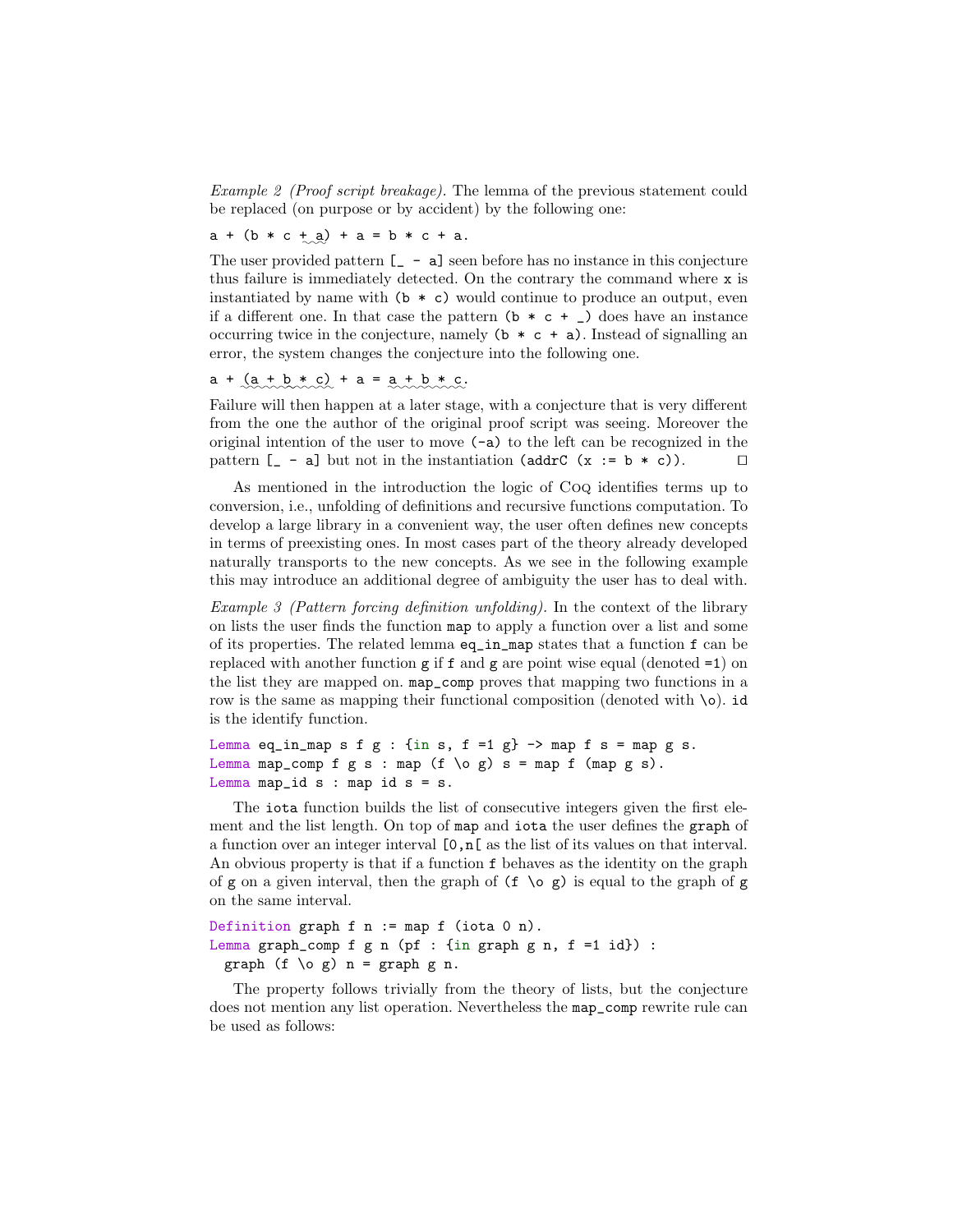#### rewrite [graph \_ n]map\_comp

The first instance of the pattern [graph \_ n], traversing the conjecture (graph (f  $\log n =$  graph g n) from left to right, is (graph (f  $\log n$ ). This is where the map\_comp rule can apply. In fact, unfolding the definition of graph exposes (map (f \o g) (iota 0 n)) that is clearly an instance of the pattern (map  $(\underline{\hspace{1cm}} \setminus \circ \underline{\hspace{1cm}})$ ) given by the rule map\_comp. The resulting conjecture is reported below.

## $map_{\infty} f(\text{map}_{\alpha} g(\text{iota}_{\alpha} 0 n)) = \text{graph } g n.$

One can then complete the proof rewriting with the eq\_in\_map lemma, whose hypothesis is indeed equivalent to the pf assumption, and then conclude with  $\Box$ map\_id.  $\Box$ 

One could argue that in the previous example the system is not "clever enough" and could exploit the fact that graph is defined in terms of map to find the subterms to be rewritten. According to our experience this would make the rewrite command less predictable. For example consider a conjecture in which both graph and map occur in that order. The graph occurrence may be rewritten even if the user does not know that graph is defined in terms of map. Moreover the user still needs a way to focus on map if that is what she wants.

The usual alternative approach is to manually unfold some of the occurrences of graph to expose map. This is again not only more verbose, but less informative in the script. With the pattern [graph \_ n] the user clearly states that the whole matched expression is an instance of the left hand side of the rewriting rule. If graph is redefined with a different expression that strictly contains an occurrence of map, the script with the pattern breaks immediately, while the one just unfolding graph may signal an error at a later stage.

The previous examples may look a bit artificial, and in fact they were chosen to be reasonably self contained at the cost of resulting a bit simplistic. On the contrary the one below is taken from the quite involved proof of the Wielandt fixpoint [\[12\]](#page-15-11) Theorem formalized by A. Mahboubi. It is a rather technical result required to prove the Odd Order Theorem, and was one of the motivating examples for contextual patterns, that are introduced immediately after.

<span id="page-5-0"></span>Example 4 (Contextual pattern). The context of this example is group theory and the study of group morphisms. The system prints above the double bar the hypotheses accumulated by the user so far. In particular that X is equal to the image of the morphism fact\_g over X quotiented by the kernel of g. The user needs to rewrite the first occurrence of X with the imgX equation in order to advance in her proof.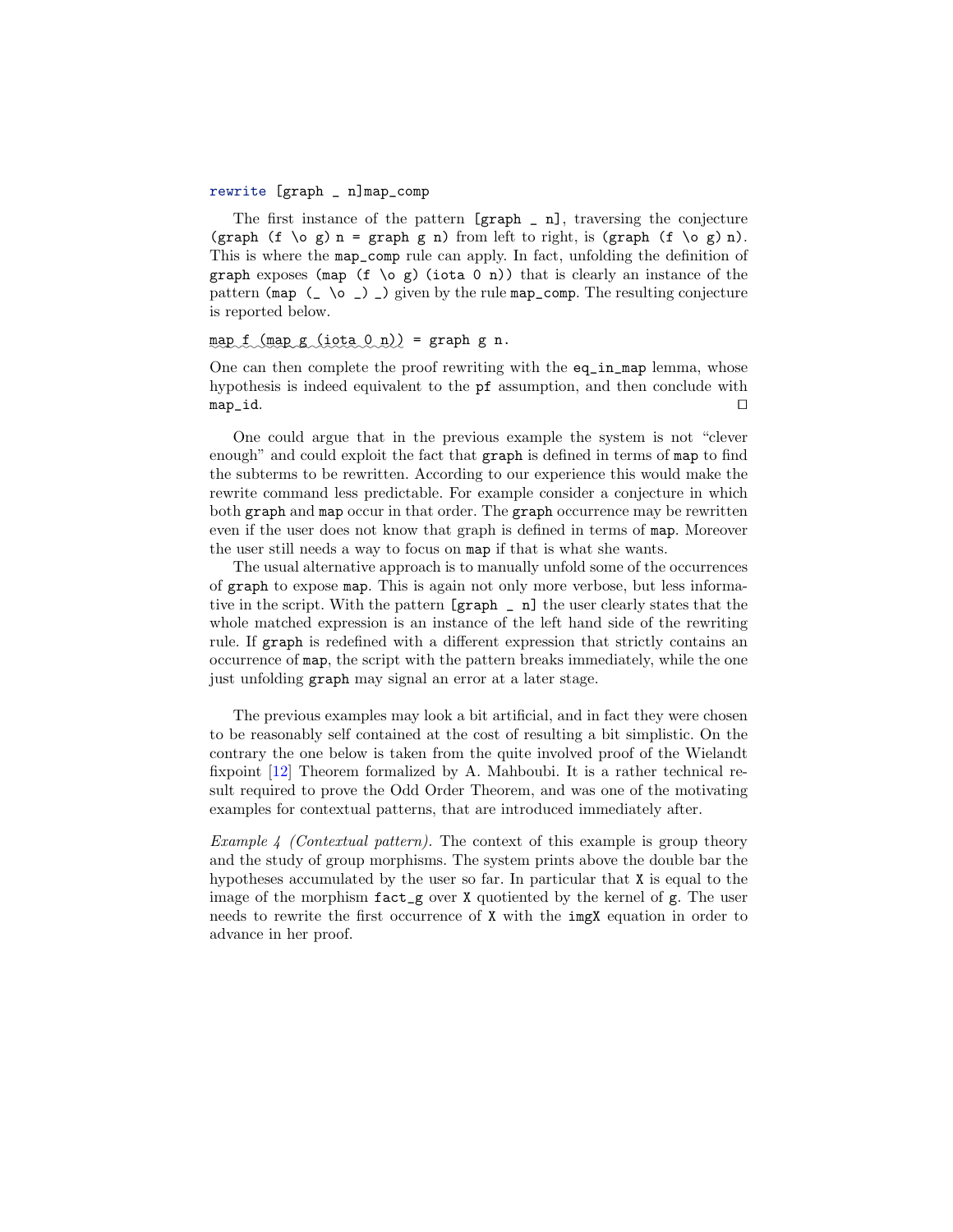```
nkA : joing_group A X \subset 'N('ker g)
fact_g := factm skk nkA : coset_groupType ('ker g) -> gT
imgX : X = fact_g @* (X / 'ker g)=================================
minnormal (fact_g Q* (A / 'ker g)) X ->
 minnormal (A / 'ker g) (X / 'ker g)
```
Here the rewrite rule is fully instantiated, thus the ambiguity is given by the fact that its left hand side X occurs at least twice in the conjecture (the implication below the double bar). In fact, the notation system of Coq hides many other occurrences of X. The morphism image construction @\* is polymorphic over the type of the morphism fact\_g, that is itself a dependently typed construction. In particular it depends on the assumption nkA whose type mentions X. The logic of Coq features explicit polymorphism, like system  $F$ , so types occur as arguments of polymorphic functions even if some syntactic sugar hides them. As it turns out, the occurrence of X we are interested in is number twenty-nine, even if it the first one displayed by the system.

The pattern we propose to unambiguously identify that desired occurrence uses its enclosing context. In the following snippet, R is a name bound in the expression following the in keyword.

## rewrite [R in minnormal \_ R]imgX

The intended meaning is to focus the rewrite command on the subterm identified by  $R$  in the first occurrence of the context (minnormal  $-R$ ). While being more verbose than the occurrence number {29}, it is way easier to write, since no guessing is needed. Moreover in case the script breaks the original intent of the user is clearly spelled out.  $\Box$ 

#### 2.1 Syntax and Semantics

The syntax is defined by two grammar entries:  $\langle c\text{-}pattern \rangle$  for contextual patterns and  $\langle r\text{-}pattern\rangle$  for their superset rewrite patterns. Contextual patterns are meant to identify a specific subterm, and can be used as arguments of the SSREFLECT commands set, elim and : (colon), see [\[9,](#page-15-9) Sections 4.2 and 5.3], respectively used to declare abbreviations, perform induction or generalize the current conjecture. Rewrite patterns are a strict superset of contextual patterns adding the possibility of identifying all the subterms under a given context. They can be used as arguments of the SSREFLECT rewrite command, see [\[9,](#page-15-9) Section 7].

```
\langle c\text{-pattern}\rangle ::= [\langle \text{tpat}\rangle \text{ as } | \langle \text{tpat}\rangle \text{ in}] \langle \text{ident}\rangle in \langle \text{tpat}\rangle | \langle \text{tpat}\rangle\langle r\text{-}pattern \rangle ::= \langle c\text{-}pattern \rangle \mid \text{in} \vert \langle ident \rangle \text{ in} \vert \langle \langle \text{t}pat \rangle \rangle
```
Here  $\langle \text{tpat} \rangle$  denotes a term pattern, that is a generic Coq term, possibly containing wild cards, denoted with \_ (underscore).

We now summarize the semantics of both categories of patterns. We shall call redex the pattern designed to identify the subterm on which the proof command will have effect. We shall also use the word *match* in an informal way recalling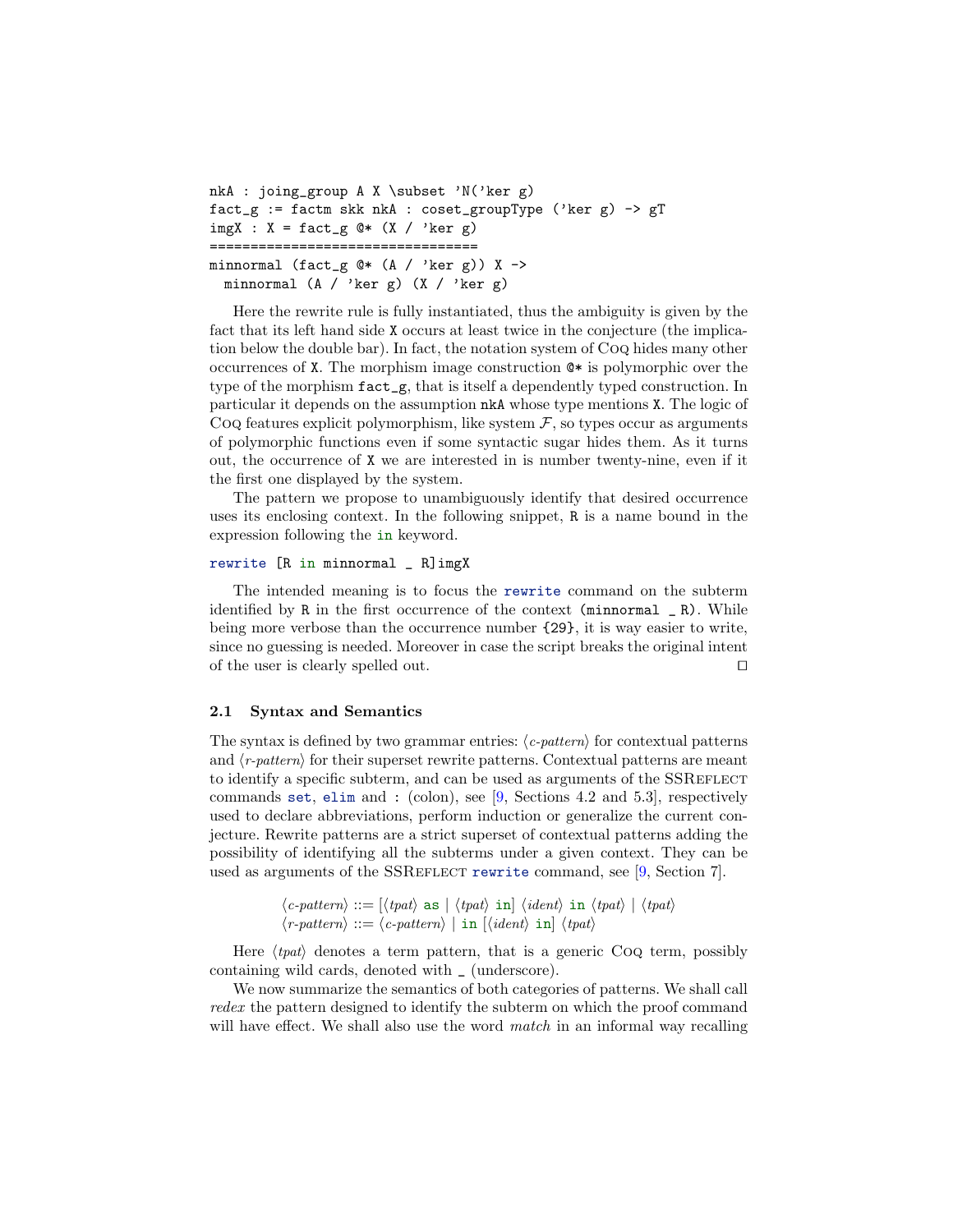the reader's intuition to pattern matching. The precise meaning of matching will be described in Section [3.](#page-10-0)

Contextual patterns  $\langle c\text{-}pattern \rangle$  For every possible pattern we identify the redex and define which subterms are affected by a proof command that uses such pattern. We then point out the main subtleties with some examples.

- $\langle \textit{tpat} \rangle$  is the degenerate form of a contextual pattern, where the context is indeed empty. The redex is thus the whole  $\langle \text{tpat} \rangle$ . The subterms affected by this simple form of pattern are all the occurrences of the first instance of the redex. See Example [5.](#page-7-0)
- $\langle *ident* \rangle$  in  $\langle *tpat* \rangle$  is the simplest form of contextual pattern. The redex is the subterm of the context  $\langle \text{tpath} \rangle$  bound by  $\langle \text{ident} \rangle$ . The subterm affected are all the subterms identified by the redex  $\langle ident \rangle$  in all the occurrences of the first instance of  $\langle \text{tpat} \rangle$ . See Example [6.](#page-7-1)
- $\langle \text{tpat} \rangle_1$  as  $\langle \text{ident} \rangle$  in  $\langle \text{tpat} \rangle_2$  is a form of contextual pattern where the redex is explicitly given as  $\langle \text{tpat} \rangle_1$ . It refines the previous pattern by specifying a pattern for the context hole named by  $\langle ident \rangle$ . The subterms affected are thus the ones bound by  $\langle ident \rangle$  in all the occurrences of the first instance of  $\langle \text{tpat}\rangle_2[\langle \text{tpat}\rangle_1/\langle \text{ident}\rangle],$  i.e.,  $\langle \text{tpat}\rangle_2$  where  $\langle \text{ident}\rangle$  is replaced by  $\langle \text{tpat}\rangle_1$ . See Example [8.](#page-8-0)
- $\langle \textit{tpat} \rangle_1$  in  $\langle \textit{ident} \rangle$  in  $\langle \textit{tpat} \rangle_2$  is the last form of contextual pattern and is meant to identify deeper contexts in two steps. The redex is given as  $\langle \text{tpat} \rangle_1$  and the subterms affected are all the occurrences of its first instance inside the subterms bound by  $\langle ident \rangle$  in all the occurrences of the first instance of  $\langle \text{tpat} \rangle_2$ . The context described by this pattern is thus made of two parts: an explicit one given by  $\langle \text{tpat} \rangle_2$ , and an implicit one given by the matching of the redex  $\langle \text{tpat} \rangle_1$  that could occur deep inside the term identified by  $\langle \text{ident} \rangle$ . See Example [7.](#page-8-1)

<span id="page-7-0"></span>Example 5. We have already seen in Example [4](#page-5-0) the first form of pattern. Here we give another example to stress that all the occurrences of the first instance of the pattern are affected. Take the conjecture:

 $(a - b) + (b - c) = (a - b) + (d - b)$ 

The proof command rewrite  $[- - b]$  addrC changes the conjecture as follows because the first instance of the pattern  $(\_ - b)$  is  $(a - b)$ , and not  $(d - b)$ since the conjecture is traversed in pre visit order.

$$
(-b + a) + (b - c) = (-b + a) + (d - b)
$$

The subterm  $(a - b)$  has another occurrence in the right hand side of the conjecture that is affected too.  $\Box$ 

The second form of contextual pattern comes handy when the subterm of interest occurs immediately under a context that is easy to describe.

<span id="page-7-1"></span>Example 6. Take the following conjecture: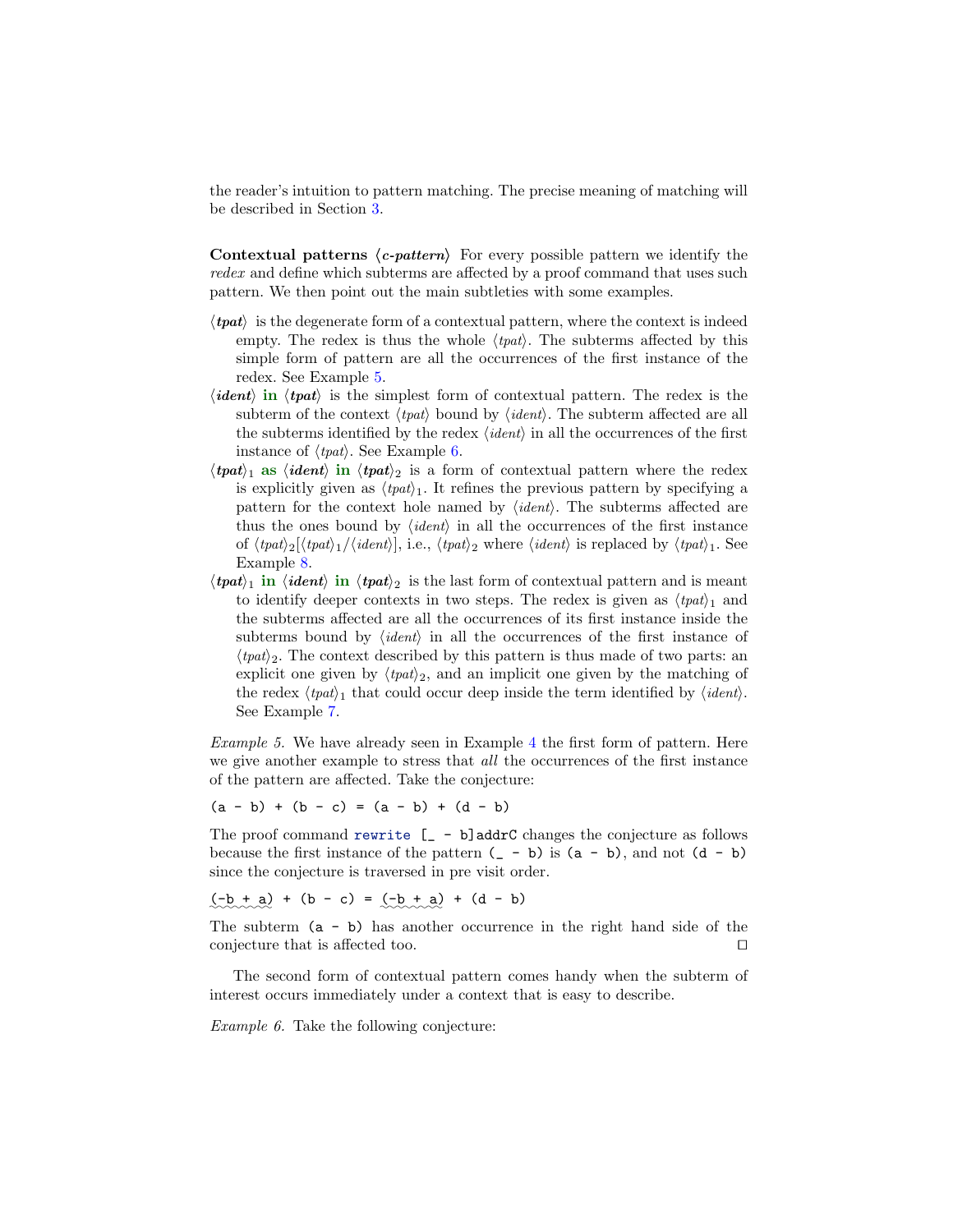$0 = \text{snd } (0 * c, 0 * (a + b))$ 

To prove this conjecture it is enough to use the annihilating property of 0 on (a + b) and compute away the snd projection. Unfortunately that property also applies to  $(0 * c)$ . We can easily identify  $(0 * (a + b))$  with the second form of contextual pattern, mentioning the context symbol snd and marking with X the argument we are interested in. The resulting command is thus rewrite  $[X \text{ in } \text{snd } (\_, X)]$  mul0n.

A typical example of the last form is with the set command, that creates a local definition grabbing instances of the definendum in the conjecture.

<span id="page-8-1"></span>Example 7. Take the following conjecture:

 $a + b = f (a^2 + b) - c$ 

To make it more readable one may want to abbreviate with n the expression  $(a^2 + b)$ . The command set n :=  $(- + b \text{ in } X \text{ in } - = X)$  binds to n all the occurrences of the first instance of the pattern  $($  + b) in the right hand side only of the conjecture.

 $a + b = f n - c$ 

Note that the pattern  $($  + b) could also match  $(a + b)$  in the left hand side of the conjecture, but the (in X in  $=$   $=$  X) part of the contextual pattern focuses the right hand side only. From now on we will always underline with a straight line the subterm selected by the context part of a pattern (i.e., the subterm identified by the bound variable  $X$  in the previous example).  $\Box$ 

In Section [2.3](#page-10-1) we describe how the user can define shortcuts for commonly used contexts, and thus write the previous pattern as: set  $n := (- + b \text{ in RHS}).$ 

We give an example of the third  $\langle c\text{-pattern} \rangle$  form together with the examples for  $\langle r\text{-}pattern \rangle$ s.

**Rewrite patterns**  $\langle r\text{-}pattern \rangle$  The rewrite command supports two more patterns obtained by prefixing the first two  $\langle c\text{-pattern}\rangle$ s with the in keyword. The intended meaning is that the pattern identifies all subterms of the specified context. Note that the rewrite command can always infer a redex from the shape of the rewrite rule. For example the addrC rule of Example [1](#page-2-0) gives the redex pattern  $($  +  $)$ .

- in  $\langle \text{tpat} \rangle$  is the simplest form of rewrite pattern. The redex is inferred from the rewriting rule. The subterms affected are all the occurrences of the first instance of the redex inside all the occurrences of the first instance of  $\langle \text{tpat} \rangle$ .
- <span id="page-8-0"></span>in  $\langle$ **ident**) in  $\langle$ **t***pat* $\rangle$  is quite similar to the last form of contextual pattern seen above, but the redex is not explicitly given but instead inferred from the rewriting rule. The subterms affected are all the occurrences of the first instance of the redex inside the subterms identified by  $\langle ident \rangle$  in all the occurrences of the first instance of  $\langle \text{tpat} \rangle$ .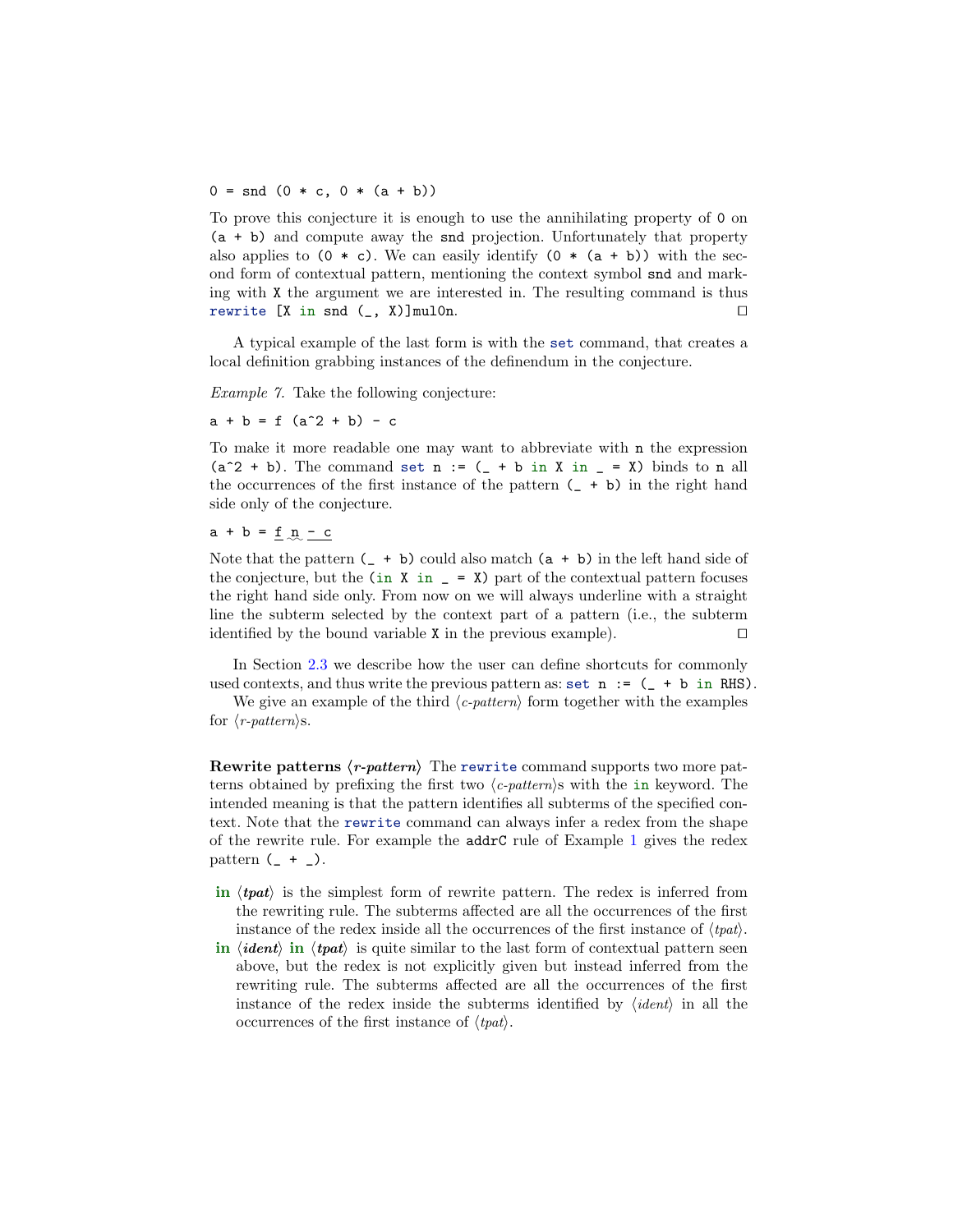*Example 8.* The first form of  $\langle r\text{-}pattern \rangle$  is handy when we want to focus on the subterms of a given context. Take for example the following conjecture:

 $f (a + b) (2 * (a + c)) + (c + d) + f a (c + d) = 0$ 

The command rewrite [in f \_ \_]addrC focuses the matching of the redex inferred from the addrC lemma,  $($  +  $)$ , to the subterms of the first instance of the pattern  $(f \_$ . Thus the conjecture is changed into

$$
\underline{f}(\underline{b} + \underline{a}) (\underline{2} * (a + c)) + (c + d) + f a (c + d) = 0
$$

If the user had in mind to exchange a with c instead, she could have used a pattern like [in X in f \_ X]addrC, to focus the matching of the redex on the second argument of f, obtaining:

f (a + b) 
$$
\underline{(2 * (c + a))}
$$
 + (c + d) + f a (c + d) = 0

The last form of  $\langle c\text{-pattern}\rangle$  could be used to focus on the last occurrence of  $(c + d)$ . The pattern  $[- + d \text{ as } X \text{ in } f \text{ and } X]$  would first match the context substituting  $($  + d) for X. The pattern  $(f ($   $($  + d) focuses on the second occurrence of f, then the X identifier selects only its second argument that is exactly where the rewriting rule addrC is applied.

f (a + b) (2 \* (a + c)) + (c + d) + f a 
$$
\underline{d + c}
$$
 = 0

It is important to note that even if the rewrite proof command always infers a redex from the rewrite rule, a different redex can be specified using a  $\langle c\text{-pattern}\rangle$ . This is especially convenient when the inferred redex is masked by a definition, as in Example [3](#page-4-0) .

#### 2.2 Matching order

In the previous examples we implicitly followed a precise order when matching the various  $\langle \text{tpat} \rangle$  part of a  $\langle \text{c-pattern} \rangle$  or  $\langle \text{r-pattern} \rangle$ . For example we always matched the context part first. We now make this order explicit.

- $\langle \textit{tpat} \rangle$ ,  $\langle \textit{ident} \rangle$  in  $\langle \textit{tpat} \rangle$  All the subterms of the conjecture are matched against  $\langle \text{tpat} \rangle$ .
- $\langle \textit{tpat} \rangle_1$  as  $\langle \textit{ident} \rangle$  in  $\langle \textit{tpat} \rangle_2$  All the subterms of the conjecture are matched against  $\langle \text{tpat}\rangle_2[\langle \text{tpat}\rangle_1/\langle \text{ident}\rangle].$
- $\langle \textit{tpat} \rangle_1$  in  $\langle \textit{ident} \rangle$  in  $\langle \textit{tpat} \rangle_2$  First, subterms of the conjecture are matched against  $\langle \text{tpat} \rangle_2$ . Then the subterms of the instantiation of  $\langle \text{tpat} \rangle_2$  identified by  $\langle \text{ident} \rangle$ are matched against  $\langle \text{tpat} \rangle_1$ .
- in  $\langle$ *ident* $\rangle$  in  $\langle$ *tpat* $\rangle$ . First, subterms of the conjecture are matched against  $\langle$ *tpat* $\rangle$ . Then the subterms of the instantiation of  $\langle \text{tpat} \rangle$  identified by  $\langle \text{ident} \rangle$  are matched against the inferred redex (that is always present since this pattern has to be used with the rewrite proof command).
- in  $\langle \text{tpat} \rangle$  First, subterms of the conjecture are matched against  $\langle \text{tpat} \rangle$ . Then the instantiation of  $\langle \text{tpat} \rangle$  is matched against the inferred redex.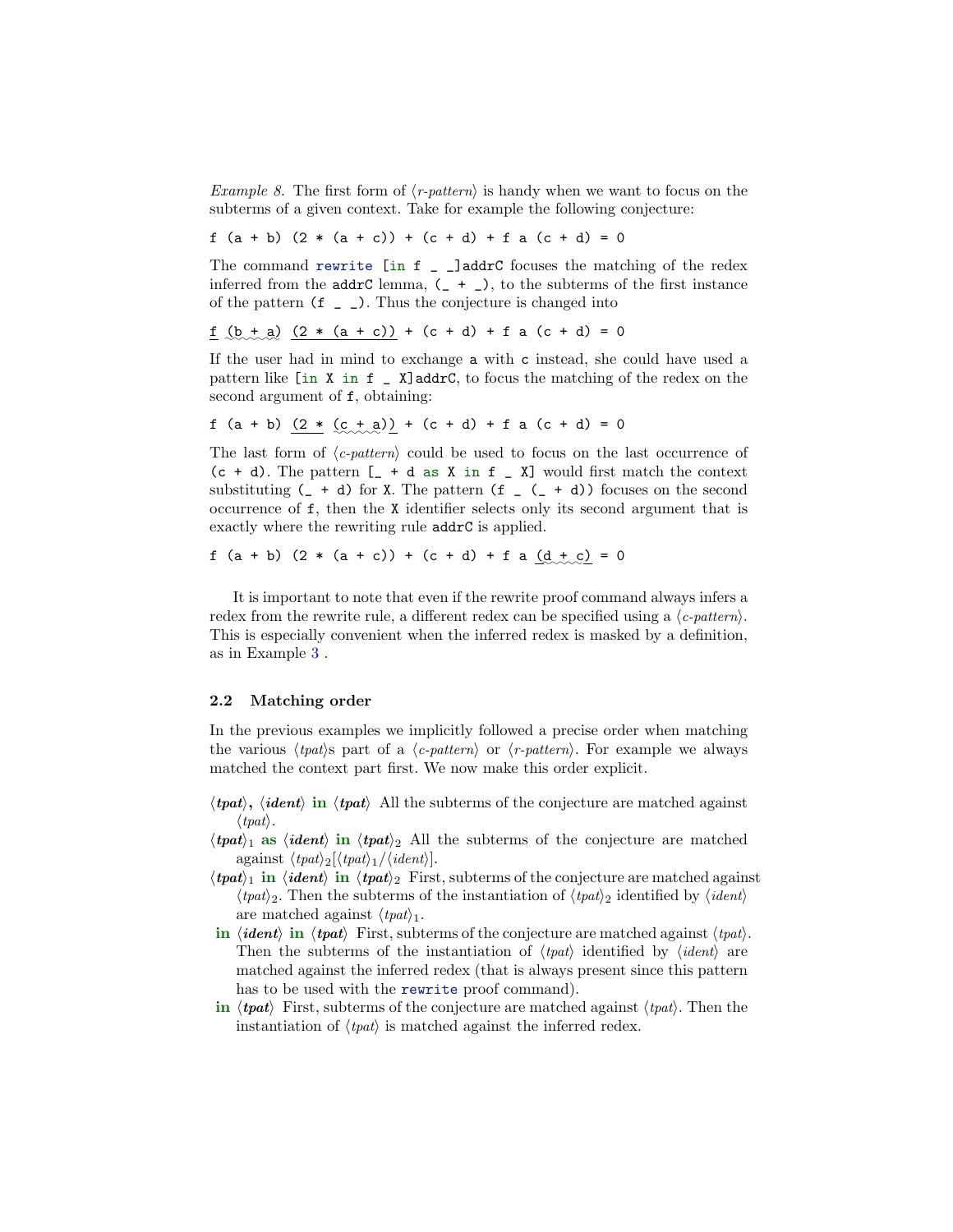If one of the first four patterns is used in conjunction with rewrite, the instance of the redex is then matched against the pattern inferred from the rewriting rule. The matching order is very relevant to predict the instantiation of patterns.

*Example 9.* For example in the pattern  $((- + _)$  in X in  $(- * X)$ , the matching of the sub pattern  $($  +  $)$  is restricted to the subterm identified by X. Take the following conjecture:

 $a + b + (a * (a + b) * d)) = 0$ 

The dash underlined subterm would be a valid instance of  $($   $+$   $)$  but is skipped since it does not occur in the right context. In fact  $($   $*$   $X)$  is matched first. The subterm corresponding to **X** is  $((a + b) * d)$ . Then its subterms are matched against  $(\underline{\ } + \underline{\ } )$  and the first, and only, occurrence is  $(\underline{\ } + \underline{\ } )$ .  $\square$ 

#### <span id="page-10-1"></span>2.3 Recurring contexts

Whilst being quite expressive, contextual patterns tend to be a bit verbose and quite repetitive. For example to focus on the right hand side of an equational conjecture, one may have to specify the pattern (in X in  $=$   $\in$  X).

With a careful use of the notational mechanism of Coq we let the user define abbreviations for common contexts, corresponding to the  $\langle ident \rangle$  in  $\langle \text{tpat} \rangle$  part of the pattern. The definition of the abbreviation RHS is as follows.

Notation RHS :=  $(X \in \mathbb{R})$ % pattern.

There the notational scope %pattern interprets the infix in notation in a peculiar way, encoding in a non ambiguous way the context  $(X \in \mathbb{R})$  in a simple  $\langle \text{tpat} \rangle$ . Then, when the system parses (in RHS) as an instance of in  $\langle \text{tpat} \rangle$  it recognizes the context encoded in  $\langle \text{tpat} \rangle$  and outputs the abstract syntax tree for in  $\langle ident \rangle$  in  $\langle \text{tpat} \rangle$ .

### <span id="page-10-0"></span>3 Term matching

We now give a precise description of the matching operation for  $\langle \text{tpat} \rangle$ . The main concerns are performances and predictability.

Predictability has already been discussed in relation to Example [3.](#page-4-0) A lemma that talks about the map function should affect occurrences of the map function only, even if other subterms are defined in terms of map, unless the user really means that. Indeed the most characterizing feature of the logic of Coq is to identify terms up to definition unfolding and computation. That allows to completely omit proof steps that are pure computations, for example  $(0 + x)$  and x are just equal (not only provably equal) for the standard definition of addition.

Performance is a main concern when one deals with large conjectures. To take advantage of the computational notion of comparison the logic offers, one could be tempted to try to match the pattern against any subterm, even if the subterm shares no similarity with the pattern itself. A higher order matching procedure could find that the pattern actually matches up to computation. Nevertheless,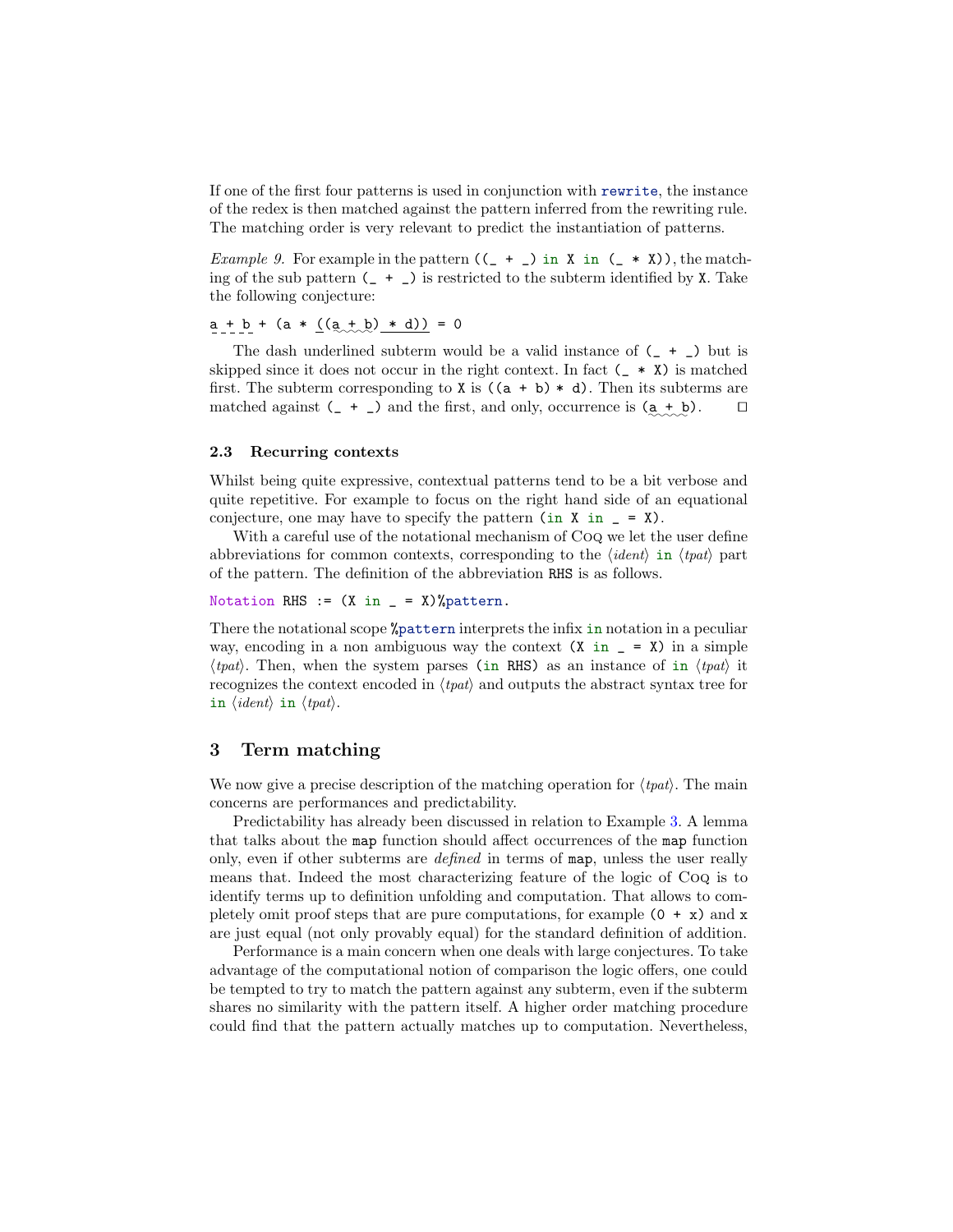this matching operation could be expensive. Especially because it is expected to fail on most of the subterms and failure is certain only after both the pattern and the subterm are reduced to normal forms.

The considerations about performances and predictability lead to the idea of keyed matching. The matching operation is attempted only on subterms whose head constant is equal to the head constant (the key) of the pattern, verbatim. Arguments of the key are matched using the standard higher order matching algorithm of Coq, which takes computation into account.

Take for example the conjecture ( $huge + x * (1 - 1) = 0$ ) and the rewrite rule muln0 that gives the redex  $($   $*$  0). The key of the redex  $*$  is compared with the head of all the subterms of the conjecture. This traversal is linear in size of the conjecture. The higher order matching algorithm of Coq is thus run on the candidate subterms identified by the keyed filtering phase, like  $(x * (1 - 1))$ . In that case the second argument of the pattern,  $0$ , matches  $(1 - 1)$  up to reduction. The *huge* subterm, assuming it contains no  $\ast$ , is quickly skipped, and the expensive but computation aware matching algorithm of Coq is never triggered on its subterms.

#### 3.1 Gadgets

To adhere to the keyed matching discipline, that is different from the standard one implemented in Coq, we had to implement our own stricter matching algorithm inside the SSREFLECT extension, piggybacking on CoQ's general unification procedure. This gave us the opportunity to tune it towards our needs, adding some exceptions for unit types, abstract algebraic structures, etc.

Unit types are types that have only one canonical inhabitant. In a library of the extent of the SSREFLECT's one, there are many of them. For example there is only one matrix of 0 rows or 0 columns, there is only one natural number in the interval subtype [0,1[, there is only one 0-tuple, etc.

In the statement of the canonicity lemma for these types, the inferred redex is just a wild card, i.e., there is no key. In the following example the type  $'I_n$ denotes the subtype of natural numbers strictly smaller than n.

#### Lemma ord1 ( $x : 'I_1$ ) :  $x = 0$ .

A pattern with no key results in a error message in SSREFLECT. Nevertheless SSReflect supports a special construction to mark wild cards meant to act as a key. In that case the search is driven by the type of the wild card. In the following example the (unkeyed x) notation denotes any subterm of type  $'I_1$ .

Notation unkeyed  $x :=$  (let flex  $:= x$  in flex). Lemma ord1  $(x : 'I_1) :$  unkeyed  $x = 0$ .

Another notable exception is the case in which the key is a projection. The logic of CoQ can represent dependently typed records [\[15\]](#page-15-12), that are non homogeneous n-tuples where the type of the i-th element can depend on the values of the previous  $i - 1$  elements. This is a key device to model abstract algebraic structures  $[16,8,17,6]$  $[16,8,17,6]$  $[16,8,17,6]$  $[16,8,17,6]$ , like a Monoid as a record with three fields: a type  $m$ T, a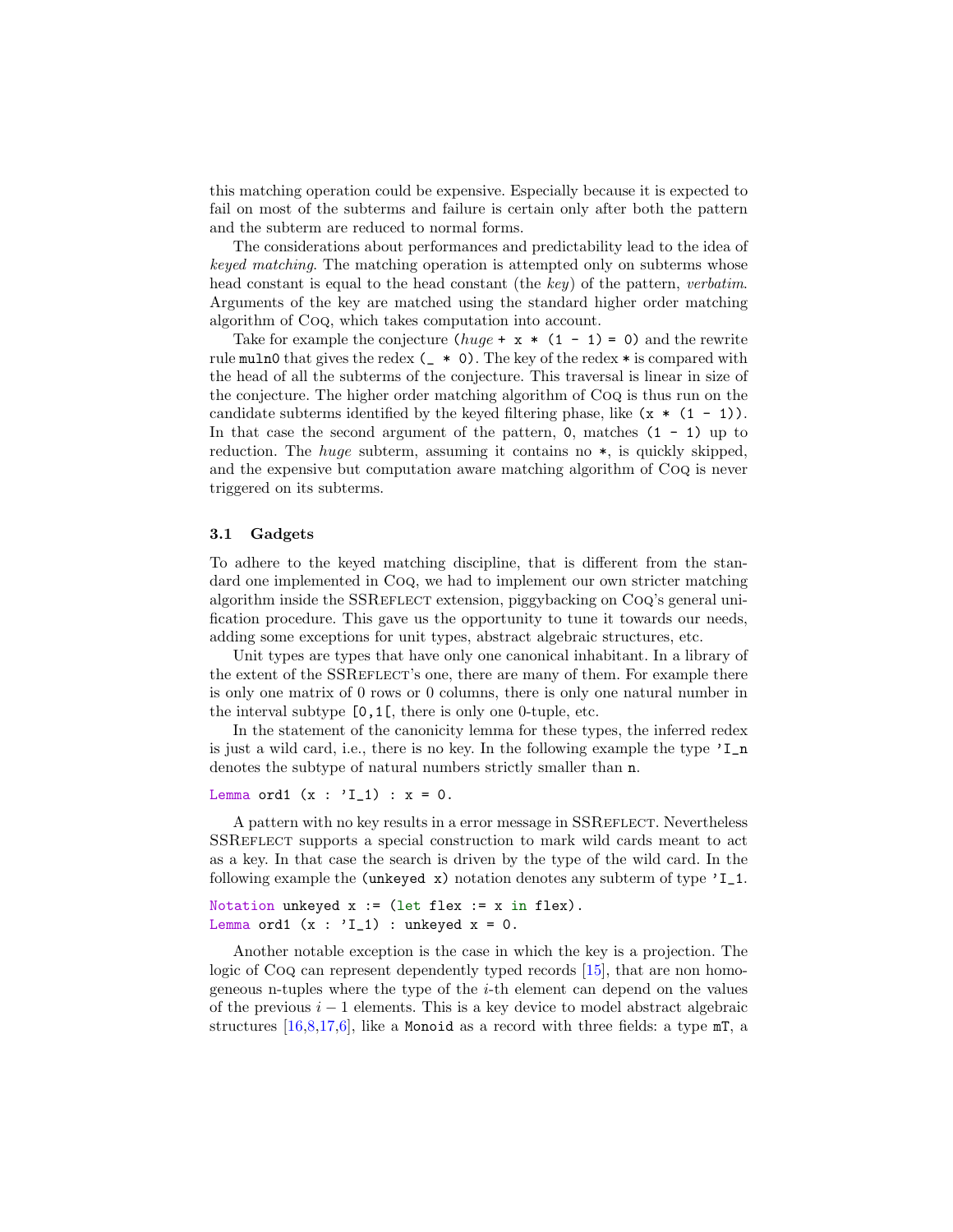binary operation mop on mT and the associative property for mop<sup>[5](#page-12-0)</sup>.

| Structure Monoid := {                     | $mT$ (M : Monoid) : Type                                    |
|-------------------------------------------|-------------------------------------------------------------|
| $mT$ : Type;                              | mop $(M : Monoid) : mt M \rightarrow mt M \rightarrow mt M$ |
| $mop: mT \rightarrow mT \rightarrow mT$ ; | massoc $(M : Monoid)$ $(x \ y \ z : mt M)$ :                |
| $massoc: assoc, mog.}$                    | mop $M \times (mop M y z) = mop M (mop M x y) z$            |

Constants mT, mop and massoc are projections for the corresponding record fields. Their types are reported on the right.

If we look at the statement of any lemma equating Monoid expressions we note that the key for the operation is mop, as in the statement of massoc that leads to the pattern  $(\text{map} \_ - \_ \text{map} \_ - \_$ ).

Algebraic reasoning is interesting because all the results proved in the abstract setting apply to any instance of the algebraic structure. For example lists and concatenation form a Monoid. Nevertheless, any conjecture about lists is going to use the concrete concatenation operation cat. The higher order matching algorithm of Coq can be instrumented to exploit the fact that there exists a canonical Monoid over lists and is thus able to match (mop  $\angle$   $\angle$   $\angle$  ) against (cat s1 s2) assigning to the first wild card this canonical Monoid structure. Unfortunately, our matching algorithm would fail to match any occurrence of cat against the key mop, because they not equal verbatim.

The exception to the keyed matching discipline we considered is to compare as verbatim equal keys that happen to be projections with any of their canonical values. For example the key mop will match list concatenation, but also integer addition etc. and any other operation that is declared to form a Monoid. Note that this matching requires to correctly align the pattern with the term to be matched. In case of the term (cat  $s1$   $s2$ ), the pattern (mop  $\overline{\phantom{a}}$   $\overline{\phantom{a}}$   $\overline{\phantom{a}}$  ) has to be matched as follows: the cat term has to be matched against the initial part of the pattern (mop \_), that corresponds to the projection applied to the unknown Monoid structure. Then the following two arguments s1 and s2 have to be matched against the two wild cards left.

The last exception is for patterns with a flexible key but some arguments, like (\_ a b). The intended meaning is that the focus is on the application of a function whose last two arguments are a and b. This kind of pattern lacks a key and its match is attempted on any subterms. This is very convenient when the head constant of the expression to be focused is harder to write than the arguments. For example the expression ( $[predI predU A B & C] x$ ) represents the application of a composite predicate to x. This expression can be easily identified with the pattern  $($   $\mathbf{x})$ .

#### 3.2 Verbatim matching of the pattern

There is an important exception to the keyed matching discipline worth explaining in more details. We begin with a motivating example, showing a situation in which the keyed matching prevents the user from freely normalizing associativity.

<span id="page-12-0"></span><sup>5</sup> We omit the unit for reasons of space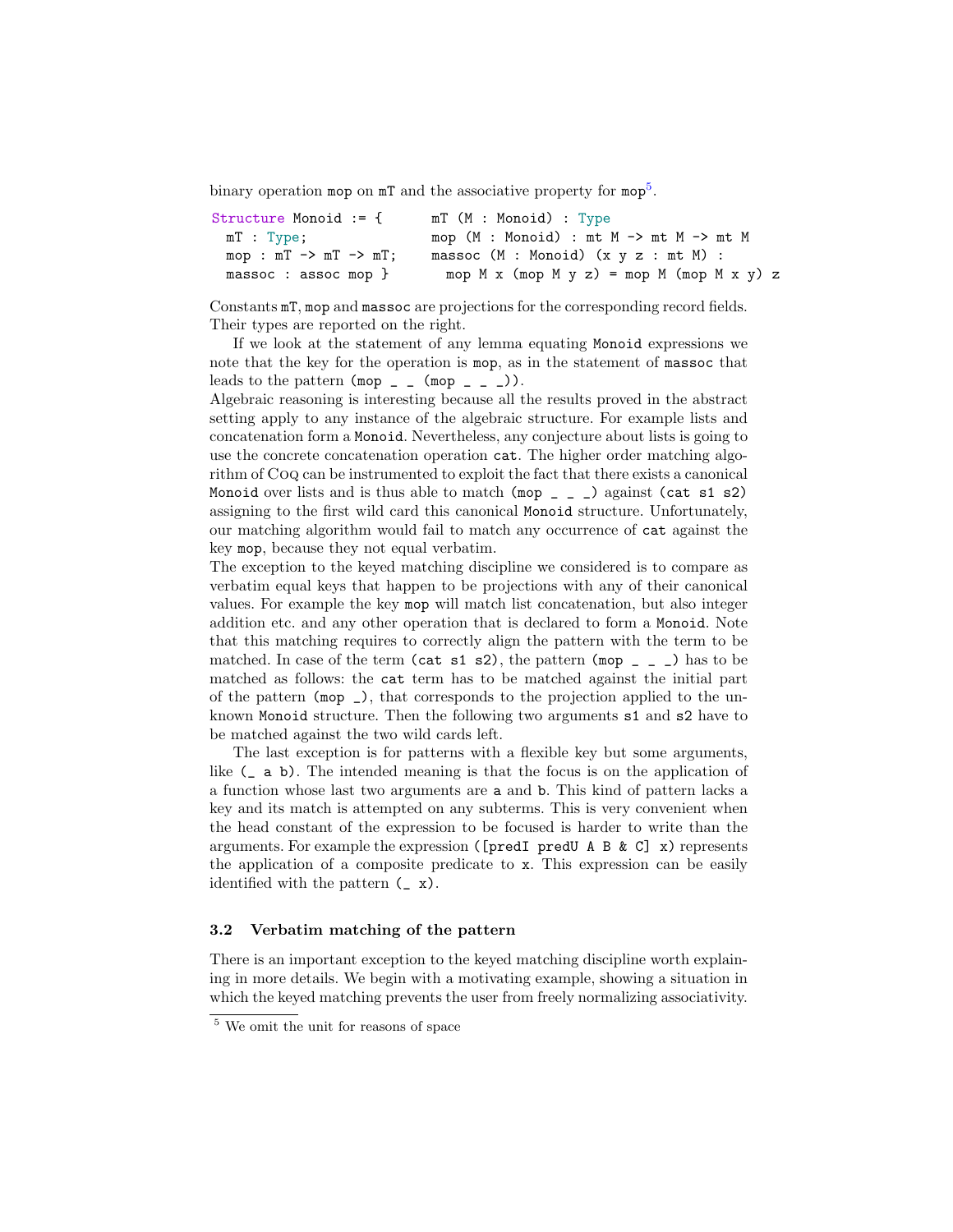Example 10 (Motivating example).

Lemma example  $n$  m :  $n + 2 * m = m + (m + n)$ by rewrite addnA addnC !mulSn addn0.

Without the verbatim matching phase, the application of the first rewrite rule, addnA, would turn the conjecture into:

$$
n + m + (1 * m) = m + (m + n)
$$

In fact, the redex inferred from  $\text{addnA}$  is  $(\_ + (\_ + \_)))$ , and the first occurrence of its key + is in the left hand side of the conjecture. Since the definition of multiplication for natural numbers is computable CoQ compares  $(2 * m)$  and  $(m + (1 * m))$  as equal. Thus  $(n + (m + (1 * m)))$  is successfully matched against the redex failing the user expectations. Thus the user is forced to add a pattern like  $(m + )$  to addnA that is somewhat unnatural, since there is only one visible occurrence of the redex  $(\_ + (\_ + \_))$ .

To address this issue, the term pattern matching algorithm performs two phases. In the first no reduction takes place, and syntactic sugar, like hidden type arguments or explicit type casts, is taken into account, essentially erasing invisible arguments from the pattern and the conjecture. The second phase is driven by the pattern key and allows full reduction on its arguments.

Once the pattern is instantiated the search for its occurrences is again keyed, and arguments are compared pairwise allowing conversion. For example consider the pattern  $(\_ + \_)$  and its first instance  $(1 + m)$ . Other occurrences are searched using + as the key, and arguments are compared pairwise. Thus a term like  $(0 + (1 + m))$ , that is indeed computationally equal to  $(1 + m)$ , is not an occurrence of  $(1 + m)$ , since 1 does not match 0 and m does not match  $(1 + m)$ . On the contrary  $(1 + (0 + m))$  is an occurrence of  $(1 + m)$ .

## <span id="page-13-0"></span>4 Related works

In order to compare the approach proposed in this paper with other approaches we consider the following conjecture  $f(a + 0) = a + 0 * b$  where we want to replace  $(a + 0 * b)$  with a using the equation for all  $x, x + 0 = x$  named addn0. Note that the logic of Coq compares (0 \* b) and 0 as equal.

The first comparison that has to be made is with the standard Coq mechanism to focus on subexpressions. The pattern command ([\[5,](#page-15-14) Section 6.3.3]) pre-processes the conjecture putting in evidence the sub term of interest. The user has to spell out completely this subexpression, and if it occurs multiple times she can specify occurrence numbers. This leads to the proof script: pattern  $(a + 0 * b)$ ; rewrite addn0. Note that the two expressions  $(a + 0)$ and  $(a + 0 * b)$  are not consider as equal by the matching algorithm used by pattern and by Coq's rewrite. For example pattern (a + 0) at 2 fails as well as rewrite (addn0 a) at 2. We believe our approach is superior because the intent of the user is not obfuscated by commands to prepare the conjecture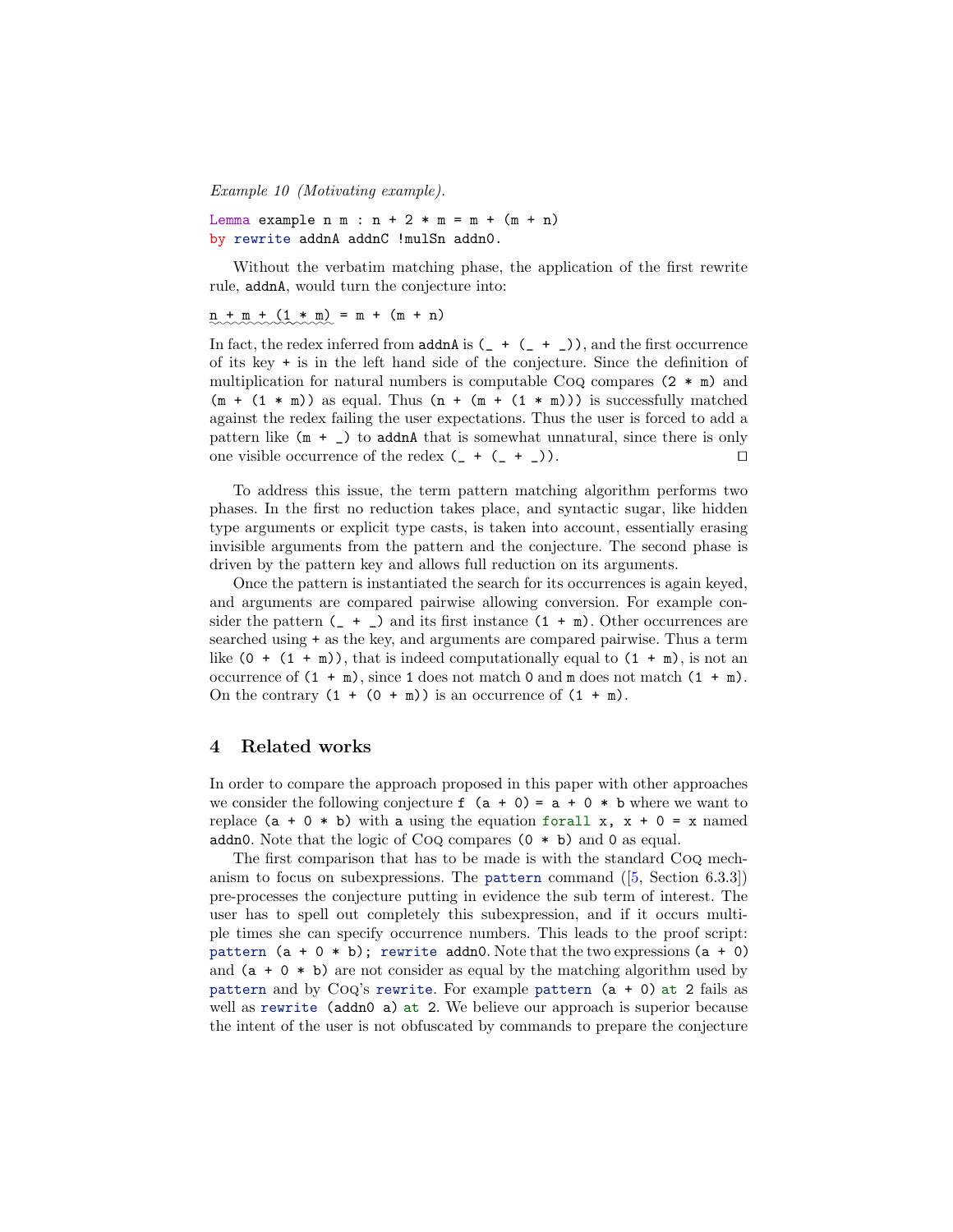and because it takes computation into account when comparing terms. In SS-REFLECT one can perform the desired manipulation with rewrite [RHS]addn0 where RHS is a pattern notation as in Section [2.3.](#page-10-1)

MATITA [\[3\]](#page-15-15) is an ITP based on the same logic of CoQ with a modern graphical interface. Its proof language is similar to the one of Coq but (parts) of proof commands can be generated by mouse gestures. In particular the user can focus on a sub term selecting it with the mouse. The selection of the right hand side of the running example results in the following snippet rewrite add0n in  $|-$  ???% where % marks the subterm of interest, while the three ? respectively stand for the head symbol (=), the invisible type parameter nat and the left hand side, all of which have to be ignored by the rewrite tactic. While this approach is intuitive and effective in writing proof scripts, it does not ease their maintenance, since the textual representation of the visual selection is not very informative for the reader, especially when selection happens deep inside the conjecture.

The ISABELLE prover [\[14\]](#page-15-16) implements a framework on top of which different logics and proof languages are built. The most used combination is higher order logic and the declarative proof language Isar [\[19\]](#page-15-17). In this setting some of the complexity introduced by the logic of Coq disappears. For example terms are not considered to be equal taking definitions into account. Moreover in the declarative style proposed by Isar language the user spells out the conjecture more frequently, and some automation tries to prove it, finding for example which occurrences need to be rewritten. To avoid repeating large expressions the Isar language provides the  $(is / pattern)$  construct [\[19,](#page-15-17) Section 3.2.6] to bind expressions to schematic variables that can be reused later on.

## 5 Conclusion

This paper presents the language of patterns adopted by the SSREFLECT proof shell extension for the CoQ system. The language was introduced in SSREFLECT version 1.3 in March 2011 mainly to improve the effectiveness of the rewrite proof command. Version 1.4 makes the pattern language consistently available to all language constructs that have to identify subexpressions of the conjecture.

The choices made in the design of the pattern language and its semantics are based on the experience gathered in the Mathematical Components team on the formal proof of the Odd Order Theorem during the last five years, and the implementation has been validated by roughly one year of intense use. As of today this formalization comprises 113,384 lines of code, of which 34,077 contain a rewrite statement. Of these 2,280 have been changed to take advantage of the pattern language, and some other 2,005 lines (of which 1,705 contain a rewrite command) still make use of occurrence numbers and could be modified too.

A line of ongoing development is to separate the code implementing the pattern matching algorithm and the parsing of patterns concrete syntax from the rest of the SSREFLECT extension, making a separate extension. This will allow proof commands provided by other Coq extensions to benefit from the same pattern language. A possible application is in the AAC Coq extension